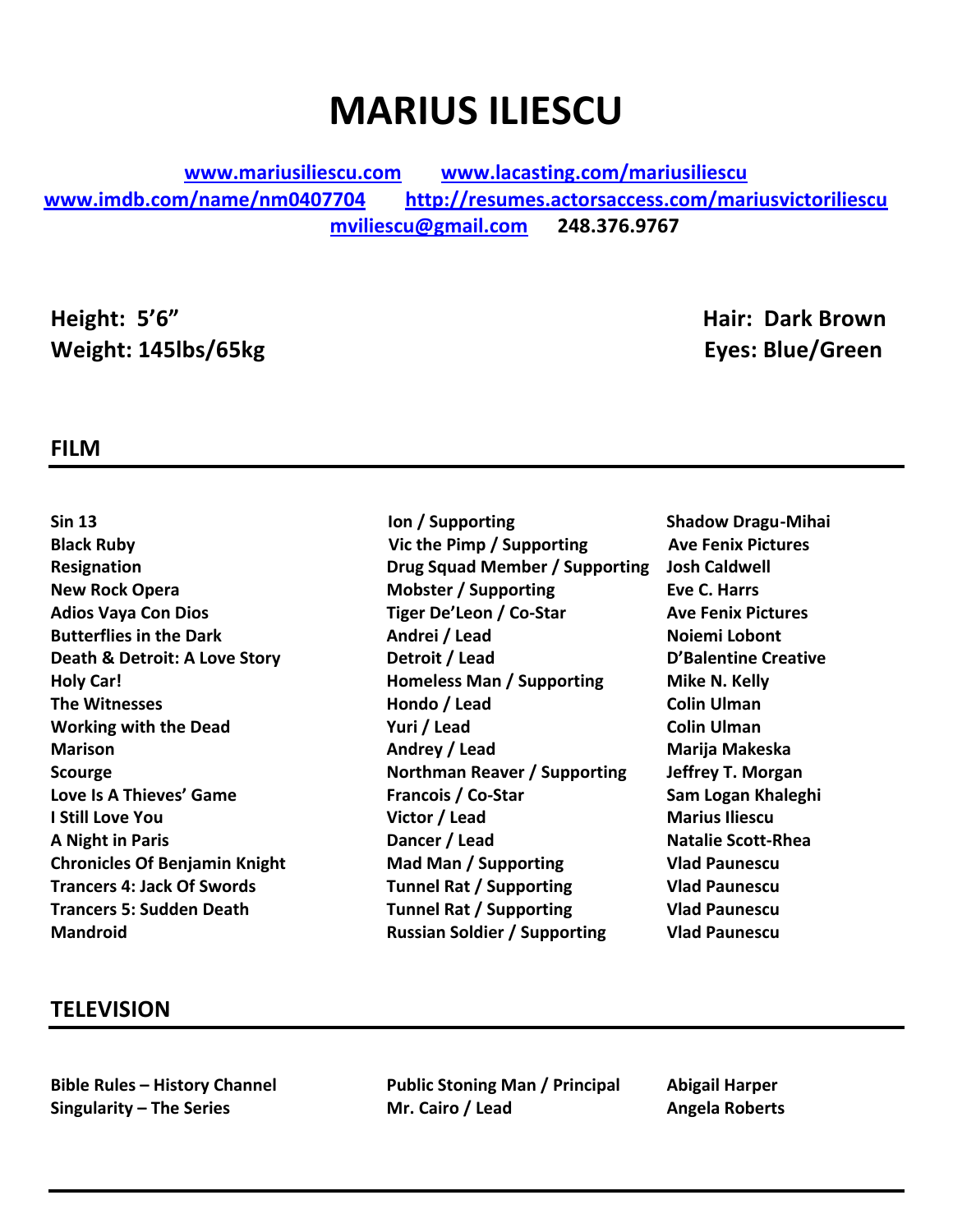The Man Who Lost His Sundays *Rudi* **Rudi** *Rudi Epicenter Theatre Group (MI)* **Picasso at the Lapin Agile Albert Einstein Company Epicenter Theatre Group (MI) Properties** Glengarry Glen Ross **Dave Moss Dave Moss Clengarry Glen Ross Clengarry Glen Ross Clengarry Glen Ross Clengarry Glen Ross Clengarry Glen Ross Clengarry Glen Ross Clengarry Glen Ross Clengarry Glen Blend Ro** The Suppliants **Chorus Chorus Chorus Lincoln Center Festival (NYC) The Bacchae Tiresias National Theatre Romania The Taming Of the Shrew <b>Petruchio Contract Contract Contract Contract Contract Contract Contract Petruchio A** Midsummer Night's Dream *Demetrius* **Bulandra Theatre Romania Uncle Vania Astrov Cassandra Theatre Romania** *Contracte Communism* 

### **DANCE**

- **Stairway Principal Principal Detroit Dance Collective Looking for the Romantic Principal Principal Detroit Dance Collective Laughing Wind Principal Principal Principal Detroit Dance Collective Moments of Revelation Barbara Principal Barbara** Selinger **Vanished Principal Barbara** Selinger **Tessera Principal Barbara** Selinger **Barbara** Selinger **Pieta Principal Marius Iliescu Aliennation Principal Marius Iliescu Nuts and Bolts Contract Contract Contract Principal Gregory Patters Principal Gregory Patters Principal** La Bayadere **Detroit Opera House Principal Principal Detroit Opera House** 
	-

## **COMMERCIAL**

**Ford Motor Co. Football Fan Productions Plus Sprite Sprite Sprite Constanting Sprite Constanting Sprite Eurocen** Productions

**Detroit Institute of Arts European Explorer MindfieldUSA Productions** 

#### **EDUCATION**

**Master of Arts – Directing and State University (MI) Wayne State University (MI) Bachelor of Arts – Dance & Choreography <b>Cancel Arts Oakland University** (MI) **Bachelor of Fine Arts – Acting <b>Hyperion** University (RO)